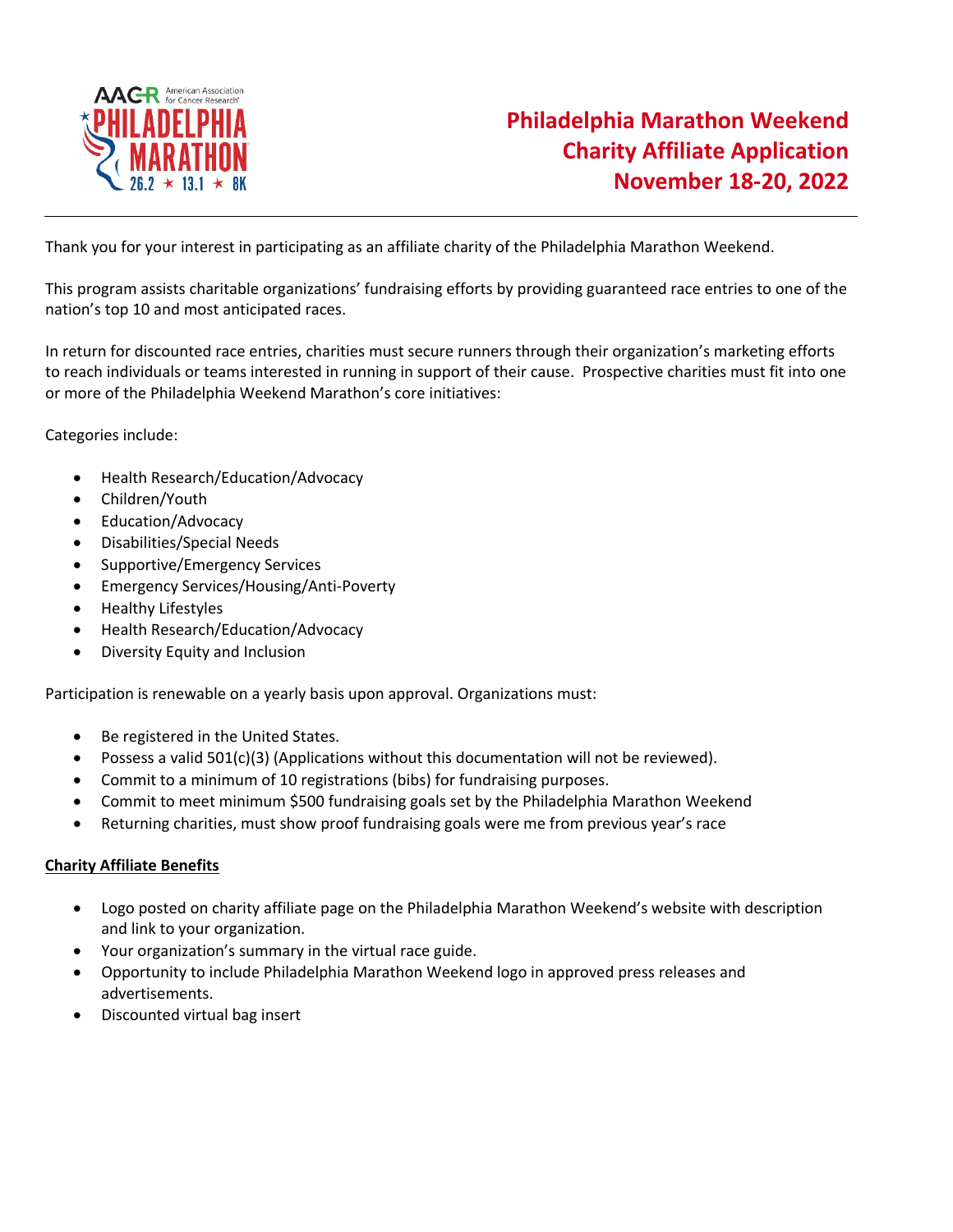## 2022 Philadelphia Marathon Weekend Official Charity Program application instructions

Please read these instructions in their entirety before submitting your application online. Incorrectly submitted documentation or failure to submit entire application may delay your organization's application review.

Organization Name Listed on 501(c)(3): \_\_\_\_\_\_\_\_\_\_\_\_\_\_\_\_\_\_\_\_\_\_\_\_\_\_\_\_\_\_\_\_\_\_\_\_\_\_\_\_\_

EIN (format as XX-XXXXXXX): \_\_\_\_\_\_\_\_\_\_\_\_\_\_\_\_\_\_\_\_\_\_\_\_\_\_\_\_\_\_\_\_\_\_\_\_\_\_\_\_\_\_\_\_\_\_\_

Organization Category (See above): \_\_\_\_\_\_\_\_\_\_\_\_\_\_\_\_\_\_\_\_\_\_\_\_\_\_\_\_\_\_\_\_\_\_\_\_\_\_\_\_\_\_\_

Area of Focus: \*Local; Local chapter of national/international; National; International; Local and national; Local, national, and international\*

Organization Acronym: **with a set of the set of the set of the set of the set of the set of the set of the set o** 

\_\_\_\_\_\_\_\_\_\_\_\_\_\_\_\_\_\_\_\_\_\_\_\_\_\_\_\_\_\_\_\_\_\_\_\_\_\_\_\_\_\_\_\_\_\_\_\_\_\_\_\_\_\_\_\_\_\_\_\_\_\_\_\_\_\_\_\_\_\_\_\_\_\_

\_\_\_\_\_\_\_\_\_\_\_\_\_\_\_\_\_\_\_\_\_\_\_\_\_\_\_\_\_\_\_\_\_\_\_\_\_\_\_\_\_\_\_\_\_\_\_\_\_\_\_\_\_\_\_\_\_\_\_\_\_\_\_\_\_\_\_\_\_\_\_\_\_\_

Organization Website: \*Organization Website If you are applying as a chapter of a national organization, please submit your chapter or local website. This should not be your organization's marathon / endurance fundraising website*. \** 

Organization Address:

\*If you are applying as a chapter of a national organization, please submit your chapter or local address.

|                                        | Zip Code ______________________________ |  |
|----------------------------------------|-----------------------------------------|--|
| Zip Code: ______________________       |                                         |  |
|                                        |                                         |  |
| Contact phone: National Contact phone: | Contact e-mail                          |  |

**Listing information** (for your website listing on the affiliate charity page)

Briefly explain the purpose of your organization in 50 words or less. Description will be used in both the virtual race guide and website:

Is your organization affiliated with other races? If so, please list.

\_\_\_\_\_\_\_\_\_\_\_\_\_\_\_\_\_\_\_\_\_\_\_\_\_\_\_\_\_\_\_\_\_\_\_\_\_\_\_\_\_\_\_\_\_\_\_\_\_\_\_\_\_\_\_\_\_\_\_\_\_\_\_\_\_\_\_\_\_\_\_\_\_\_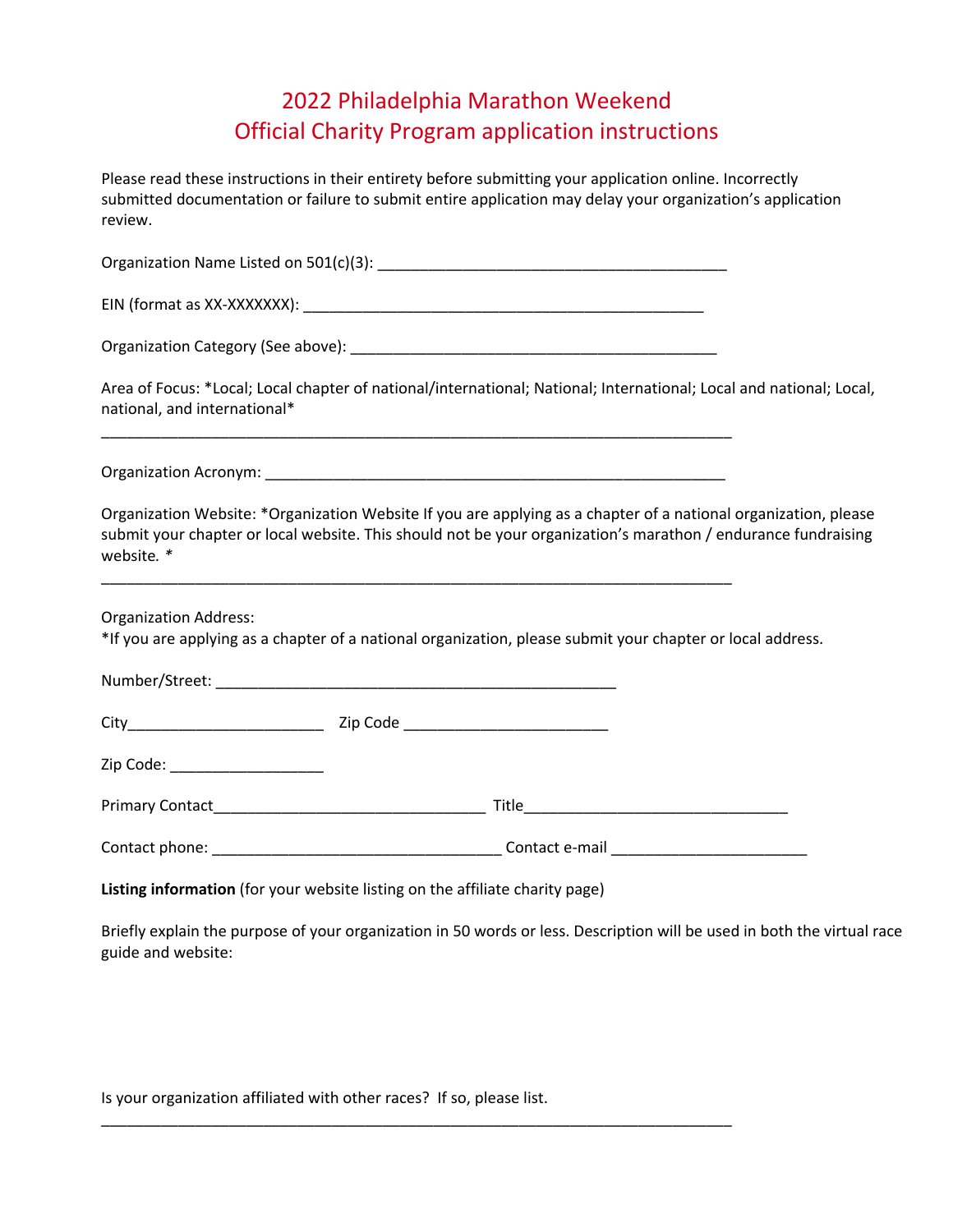If applicable, list other endurance events your organization leverages or participates in as a fundraising opportunity: \_\_\_\_\_\_\_\_\_\_\_\_\_\_\_\_\_\_\_\_\_\_\_\_\_\_\_\_\_\_\_\_\_\_\_\_\_\_\_\_\_\_\_\_\_\_\_\_\_\_\_\_\_\_\_\_\_\_\_\_\_\_\_\_\_\_\_\_\_\_

If applicable, explain your organization's impact on or connection to Philadelphia:

| What is your fundraising deadline? (before event, within one month after event, December 31)            |           |  |
|---------------------------------------------------------------------------------------------------------|-----------|--|
| Does your organization pay your participants' registration fees? (example: do not cover, cover based on |           |  |
| What fundraising platform will your participants use? ___________________________                       |           |  |
| What fundraising minimum will your organization require? _______________________                        |           |  |
| 2022 Philadelphia Marathon Weekend Registration Options (Give number needed)                            |           |  |
| AACR Philadelphia Marathon (Full Marathon) @ \$110 each                                                 |           |  |
| Dietz & Watson Philadelphia Half Marathon @ \$100 each                                                  |           |  |
| Rothman Orthopaedics 8k @ \$35 each                                                                     |           |  |
| Patriots Challenge (8K and half marathon) @ \$110 each                                                  | $\sharp$  |  |
| Independence Challenge (8K and full marathon) @ \$120 each                                              | \$        |  |
| Liberty Challenge (half and full marathon) @ \$185 each                                                 | \$.       |  |
| Freedom Challenge (8K, half and full marathon) @ \$215 each                                             | \$.       |  |
| <b>Virtual race bag insert @ \$500</b>                                                                  | Ś.        |  |
| <b>Total Request:</b>                                                                                   | $\zeta$ 0 |  |
| Would you like a booth at the two-day expo? Yes: $\bigcirc$ No: $\bigcirc$                              |           |  |
| (If Yes, please select one): Inner Booth \$950: Outer Booth: \$1050                                     |           |  |